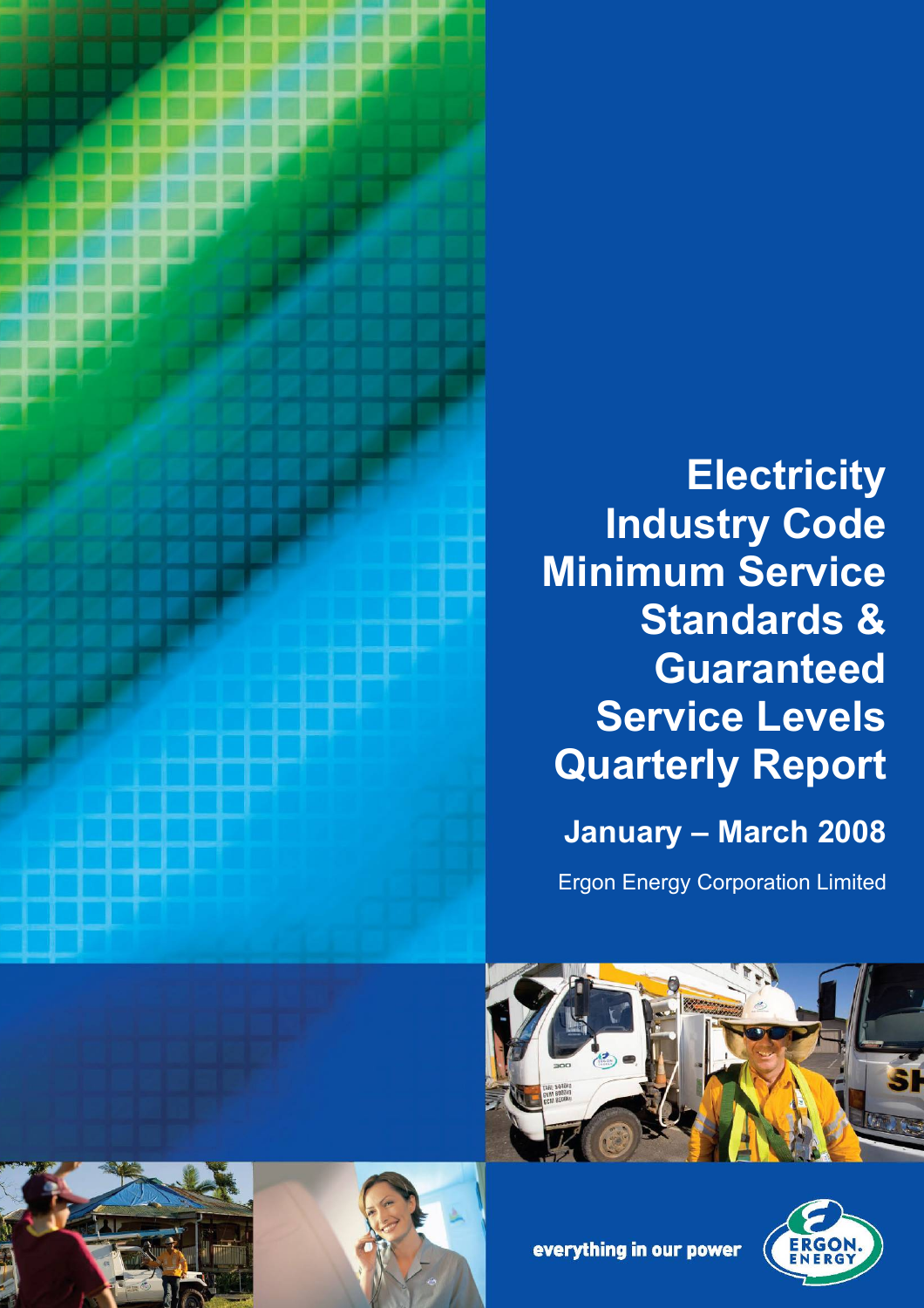# **Table of Contents**

| Details of Interruptions excluded for the Financial Year to Date (1 July 2007 to 31 March 2008)6     |  |
|------------------------------------------------------------------------------------------------------|--|
|                                                                                                      |  |
| Explanation of reasons for exceeding minimum service standards and proposals to improve performance7 |  |
|                                                                                                      |  |
|                                                                                                      |  |
|                                                                                                      |  |
|                                                                                                      |  |
|                                                                                                      |  |

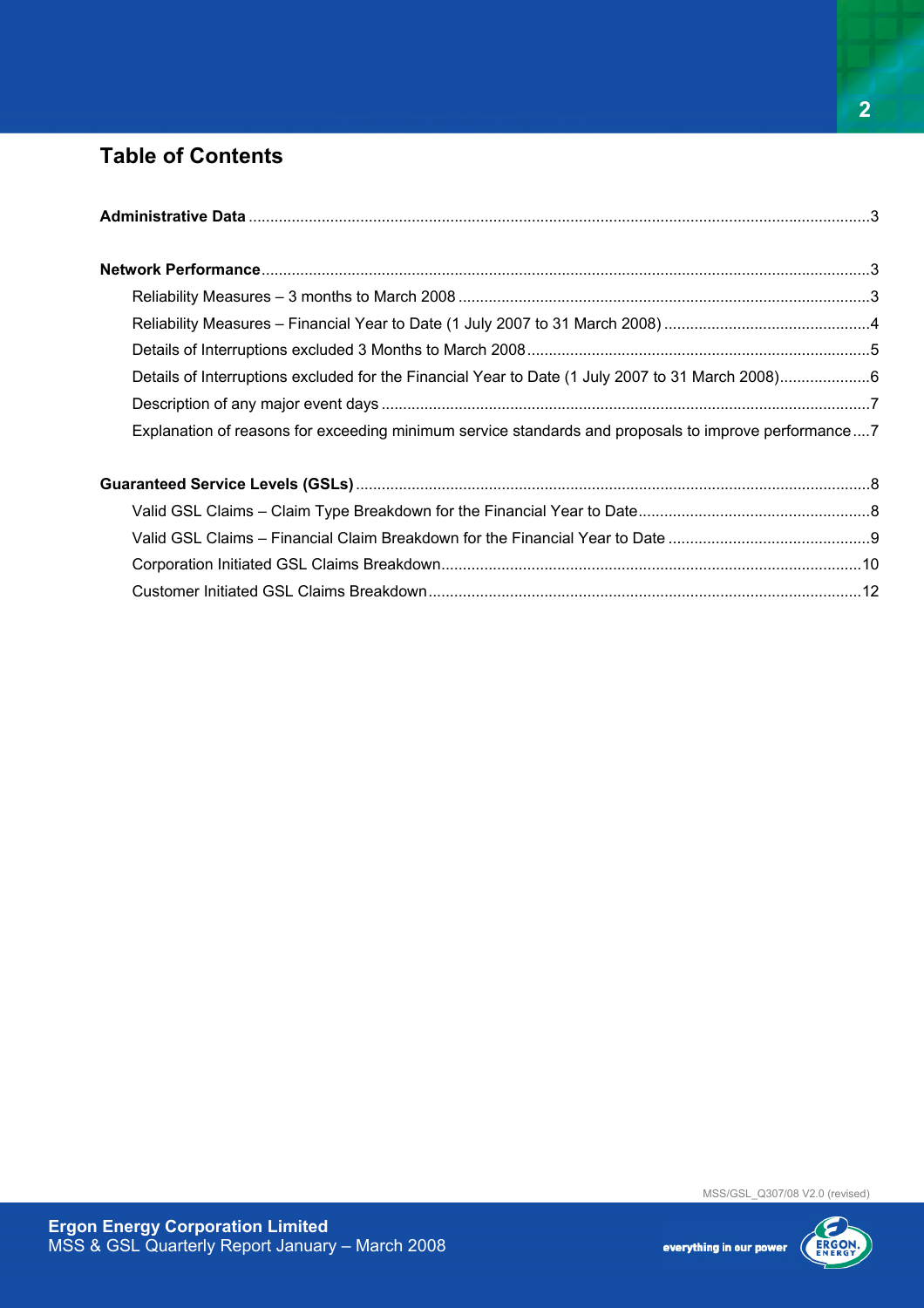# **Administrative Data**

| <b>ITEM NO</b> | <b>MEASURE</b>                               | UNIT | VALUE                            |
|----------------|----------------------------------------------|------|----------------------------------|
| 1.1            | <b>Distribution Network Service Provider</b> | name | Ergon Energy Corporation Limited |
| 1.2            | First day of reporting period                | date | 01-01-2008                       |
| 1.3            | Last day of reporting period                 | date | 31-03-2008                       |

## **Network Performance**

(Reporting obligations under clause 2.6.2(a)(i) (A), (B), (C), (D) & (E) of the Queensland Electricity Industry Code, Third Edition effective 1 July 2007 ('The Code'))

#### **Reliability Measures – 3 months to March 2008**

(Revised results effective as at 15 September 2008, for the period ending 31 March 2008)

During the March 2008 quarter, Ergon Energy's network endured significant challenges with the continuation of the wet season which brought wide spread rain and flooding across the tropics. Due to the extended flooding, there were a number of authorised forced outages to ensure the public safety during the March quarter. Forced outage events for public safety which did not qualify within the three major event days during the quarter are outlined within the Details of Interruptions Excluded tables of this report.

| <b>ITEM NO.</b> | <b>MEASURE</b>                                             | <b>UNIT</b>    | <b>ACTUAL NETWORK<br/>PERFORMANCE</b> | <b>NETWORK</b><br><b>PERFORMANCE<br/>LESS EXCLUSIONS</b> |
|-----------------|------------------------------------------------------------|----------------|---------------------------------------|----------------------------------------------------------|
|                 |                                                            |                |                                       |                                                          |
|                 | <b>System Average Interruption Duration Index (SAIDI)</b>  |                |                                       |                                                          |
|                 | Distribution system - total                                |                |                                       |                                                          |
|                 | Urban                                                      | <b>Minutes</b> | 98.69                                 | 65.50                                                    |
|                 | <b>Short Rural</b>                                         | <b>Minutes</b> | 197.67                                | 154.39                                                   |
|                 | Long Rural                                                 | <b>Minutes</b> | 303.99                                | 258.54                                                   |
|                 | Distribution system - planned                              |                |                                       |                                                          |
|                 | Urban                                                      | <b>Minutes</b> | 9.11                                  | 9.11                                                     |
|                 | <b>Short Rural</b>                                         | <b>Minutes</b> | 25.39                                 | 24.87                                                    |
|                 | Long Rural                                                 | <b>Minutes</b> | 42.55                                 | 40.29                                                    |
|                 | Distribution system - unplanned                            |                |                                       |                                                          |
|                 | Urban                                                      | <b>Minutes</b> | 89.58                                 | 56.39                                                    |
|                 | <b>Short Rural</b>                                         | <b>Minutes</b> | 172.28                                | 129.52                                                   |
|                 | Long Rural                                                 | <b>Minutes</b> | 261.44                                | 218.25                                                   |
|                 | <b>System Average Interruption Frequency Index (SAIFI)</b> |                |                                       |                                                          |
|                 | Distribution system - total                                |                |                                       |                                                          |
|                 | Urban                                                      | <b>Number</b>  | 0.93                                  | 0.71                                                     |
|                 | <b>Short Rural</b>                                         | <b>Number</b>  | 1.40                                  | 1.18                                                     |
|                 | Long Rural                                                 | <b>Number</b>  | 1.75                                  | 1.67                                                     |
|                 | Distribution system - planned                              |                |                                       |                                                          |
|                 | Urban                                                      | <b>Number</b>  | 0.04                                  | 0.04                                                     |
|                 | <b>Short Rural</b>                                         | <b>Number</b>  | 0.11                                  | 0.11                                                     |
|                 | Long Rural                                                 | <b>Number</b>  | 0.21                                  | 0.20                                                     |

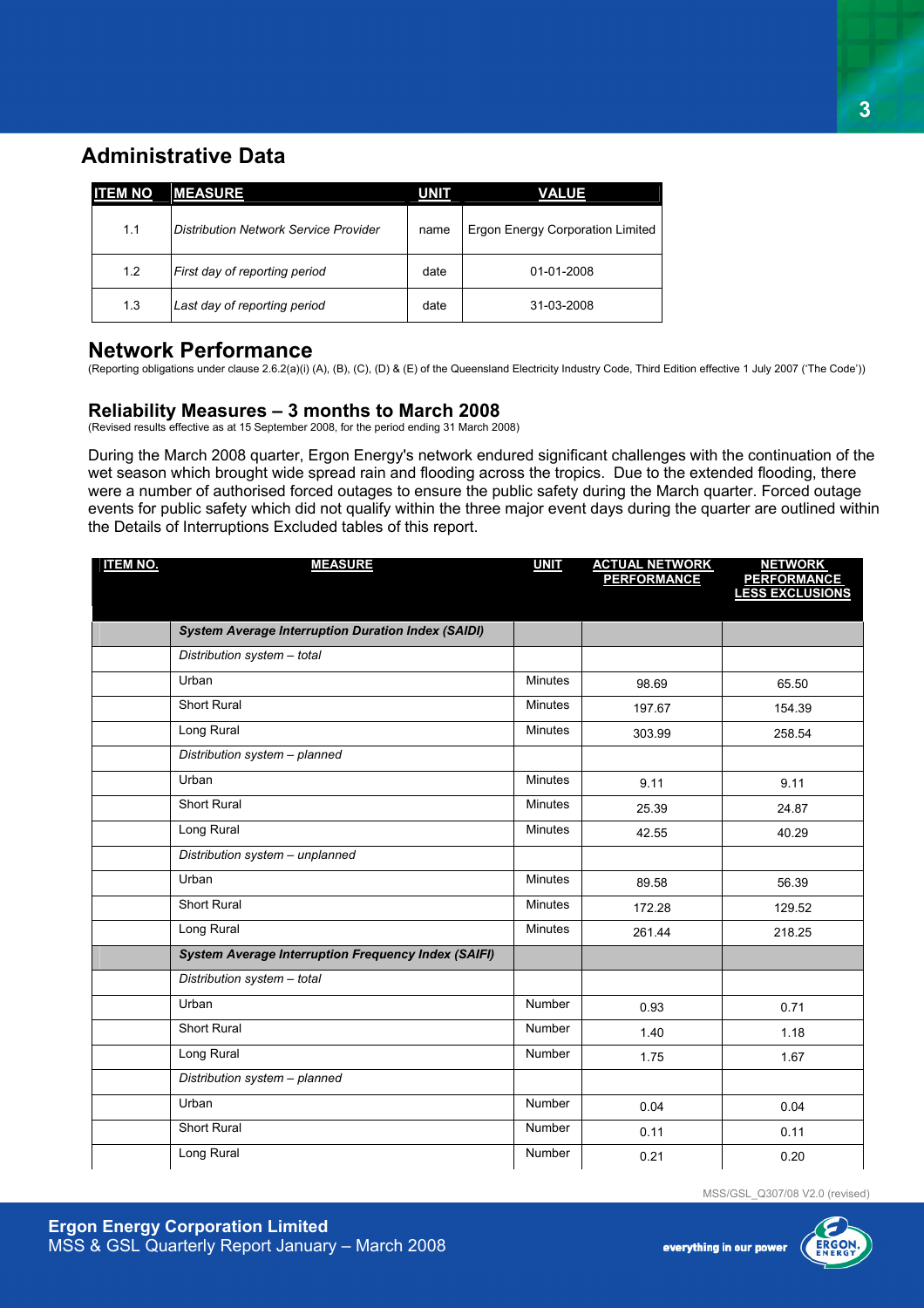| <b>ITEM NO.</b> | <b>MEASURE</b>                  | <b>UNIT</b> | <b>ACTUAL NETWORK</b><br><b>PERFORMANCE</b> | <b>NETWORK</b><br><b>PERFORMANCE</b><br><b>LESS EXCLUSIONS</b> |
|-----------------|---------------------------------|-------------|---------------------------------------------|----------------------------------------------------------------|
|                 | Distribution system - unplanned |             |                                             |                                                                |
|                 | Urban                           | Number      | 0.89                                        | 0.67                                                           |
|                 | <b>Short Rural</b>              | Number      | 1.28                                        | 1.07                                                           |
|                 | Long Rural                      | Number      | 1.54                                        | 1.47                                                           |

# **Reliability Measures – Financial Year to Date (1 July 2007 to 31 March 2008)**

(Revised results effective as at 15 September 2008, for the period ending 31 March 2008)

| <b>ITEM NO.</b> | <b>MEASURE</b>                                             | <b>UNIT</b>    | <u>ACTUAL NETWORK</u><br>PERFORMANCE | <b>NETWORK</b><br><b>PERFORMANCE</b><br><b>LESS EXCLUSIONS</b> |
|-----------------|------------------------------------------------------------|----------------|--------------------------------------|----------------------------------------------------------------|
|                 | <b>System Average Interruption Duration Index (SAIDI)</b>  |                |                                      |                                                                |
|                 | Distribution system - total                                |                |                                      |                                                                |
|                 | Urban                                                      | <b>Minutes</b> | 228.78                               | 149.28                                                         |
|                 | Short Rural                                                | Minutes        | 503.49                               | 373.18                                                         |
|                 | Long Rural                                                 | <b>Minutes</b> | 1003.27                              | 827.57                                                         |
|                 | Distribution system - planned                              |                |                                      |                                                                |
|                 | Urban                                                      | <b>Minutes</b> | 38.22                                | 37.70                                                          |
|                 | <b>Short Rural</b>                                         | <b>Minutes</b> | 87.96                                | 85.93                                                          |
|                 | Long Rural                                                 | <b>Minutes</b> | 165.80                               | 160.45                                                         |
|                 | Distribution system - unplanned                            |                |                                      |                                                                |
|                 | Urban                                                      | <b>Minutes</b> | 190.55                               | 111.58                                                         |
|                 | <b>Short Rural</b>                                         | <b>Minutes</b> | 415.53                               | 287.25                                                         |
|                 | Long Rural                                                 | Minutes        | 837.47                               | 667.13                                                         |
|                 | <b>System Average Interruption Frequency Index (SAIFI)</b> |                |                                      |                                                                |
|                 | Distribution system - total                                |                |                                      |                                                                |
|                 | Urban                                                      | <b>Number</b>  | 2.06                                 | 1.55                                                           |
|                 | <b>Short Rural</b>                                         | Number         | 3.63                                 | 2.94                                                           |
|                 | Long Rural                                                 | Number         | 5.77                                 | 5.00                                                           |
|                 | Distribution system - planned                              |                |                                      |                                                                |
|                 | Urban                                                      | <b>Number</b>  | 0.19                                 | 0.18                                                           |
|                 | <b>Short Rural</b>                                         | Number         | 0.49                                 | 0.46                                                           |
|                 | Long Rural                                                 | Number         | 0.87                                 | 0.82                                                           |
|                 | Distribution system - unplanned                            |                |                                      |                                                                |
|                 | Urban                                                      | <b>Number</b>  | 1.87                                 | 1.37                                                           |
|                 | Short Rural                                                | <b>Number</b>  | 3.14                                 | 2.48                                                           |
|                 | Long Rural                                                 | Number         | 4.89                                 | 4.17                                                           |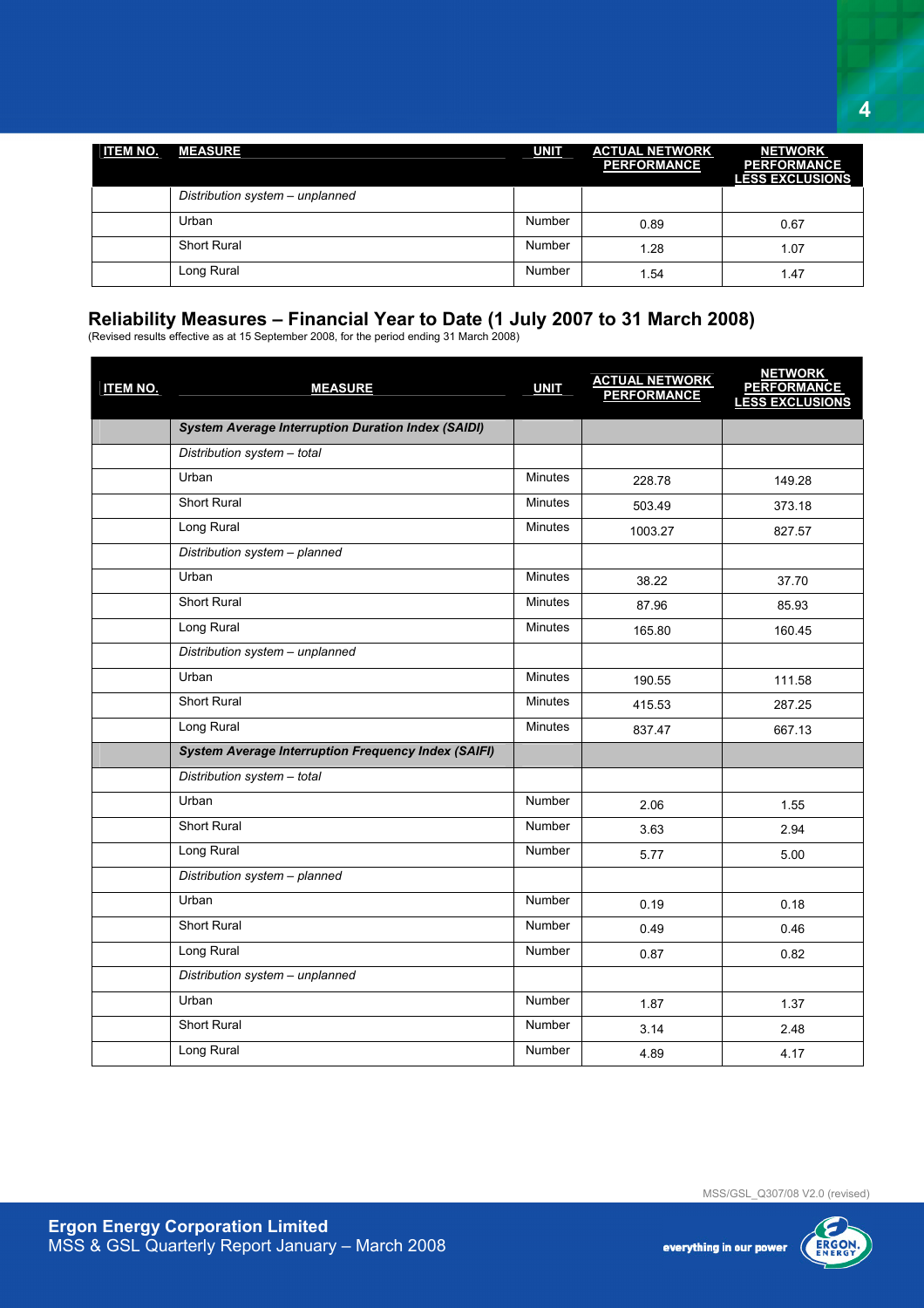#### **Details of Interruptions excluded 3 Months to March 2008**

(Revised results effective as at 15 September 2008, for the period ending 31 March 2008)

|                                                                                                                                                                                                                                 | Urban | <b>SR</b> | <b>LR</b> |
|---------------------------------------------------------------------------------------------------------------------------------------------------------------------------------------------------------------------------------|-------|-----------|-----------|
| <b>System Average Interruption Duration Index (SAIDI)</b>                                                                                                                                                                       |       | (minutes) |           |
| (a) an interruption of a duration of one minute or less;                                                                                                                                                                        | 0.00  | 0.00      | 0.00      |
| (b) an interruption resulting from:                                                                                                                                                                                             |       |           |           |
| (i) load shedding due to a shortfall in generation;                                                                                                                                                                             | 0.00  | 0.00      | 0.00      |
| (ii) a direction by NEMMCO, a system operator or any other<br>body exercising a similar function under the Electricity Act,<br>National Electricity Code or National Electricity Law;                                           | 0.00  | 0.00      | 0.00      |
| (iii) automatic shedding of load under the control of under<br>frequency relays following the occurrence of a power system<br>under-frequency condition described in the power system<br>security and reliability standards; or | 0.00  | 0.00      | 0.00      |
| (iv) a failure of the shared transmission grid; or                                                                                                                                                                              | 0.16  | 0.53      | 0.24      |
| (v) a direction by a police officer or another authorised person<br>exercising powers in relation to public safety; 1                                                                                                           | 0.89  | 3.38      | 19.36     |
| (c) any interruption to the supply of electricity on a distribution<br>entity's supply network which commences on a major event day;<br>and <sup>2</sup>                                                                        | 31.12 | 37.41     | 18.95     |
| (d) an interruption caused by a customer's electrical installation or<br>failure of that electrical installation.                                                                                                               | 1.02  | 1.96      | 6.89      |
|                                                                                                                                                                                                                                 |       |           |           |
| <b>Total SAIDI for all Exclusion Events</b>                                                                                                                                                                                     | 33.18 | 43.28     | 45.45     |
|                                                                                                                                                                                                                                 |       |           |           |
| <b>System Average Interruption Frequency Index (SAIFI)</b>                                                                                                                                                                      |       | (number)  |           |
| (a) an interruption of a duration of one minute or less;                                                                                                                                                                        | 0.00  | 0.00      | 0.00      |
| (b) an interruption resulting from:                                                                                                                                                                                             |       |           |           |
| (i) load shedding due to a shortfall in generation;                                                                                                                                                                             | 0.00  | 0.00      | 0.00      |
| (ii) a direction by NEMMCO, a system operator or any other<br>body exercising a similar function under the Electricity Act,<br>National Electricity Code or National Electricity Law;                                           | 0.00  | 0.00      | 0.00      |
| (iii) automatic shedding of load under the control of under<br>frequency relays following the occurrence of a power system<br>under-frequency condition described in the power system<br>security and reliability standards; or | 0.00  | 0.00      | 0.00      |
| (iv) a failure of the shared transmission grid; or                                                                                                                                                                              | 0.01  | 0.02      | 0.01      |
| (v) a direction by a police officer or another authorised person<br>exercising powers in relation to public safety;                                                                                                             | 0.00  | 0.00      | 0.00      |
| (c) any interruption to the supply of electricity on a distribution<br>entity's supply network which commences on a major event day;<br>and                                                                                     | 0.20  | 0.19      | 0.06      |
| (d) an interruption caused by a customer's electrical installation or<br>failure of that electrical installation.                                                                                                               | 0.01  | 0.01      | 0.02      |

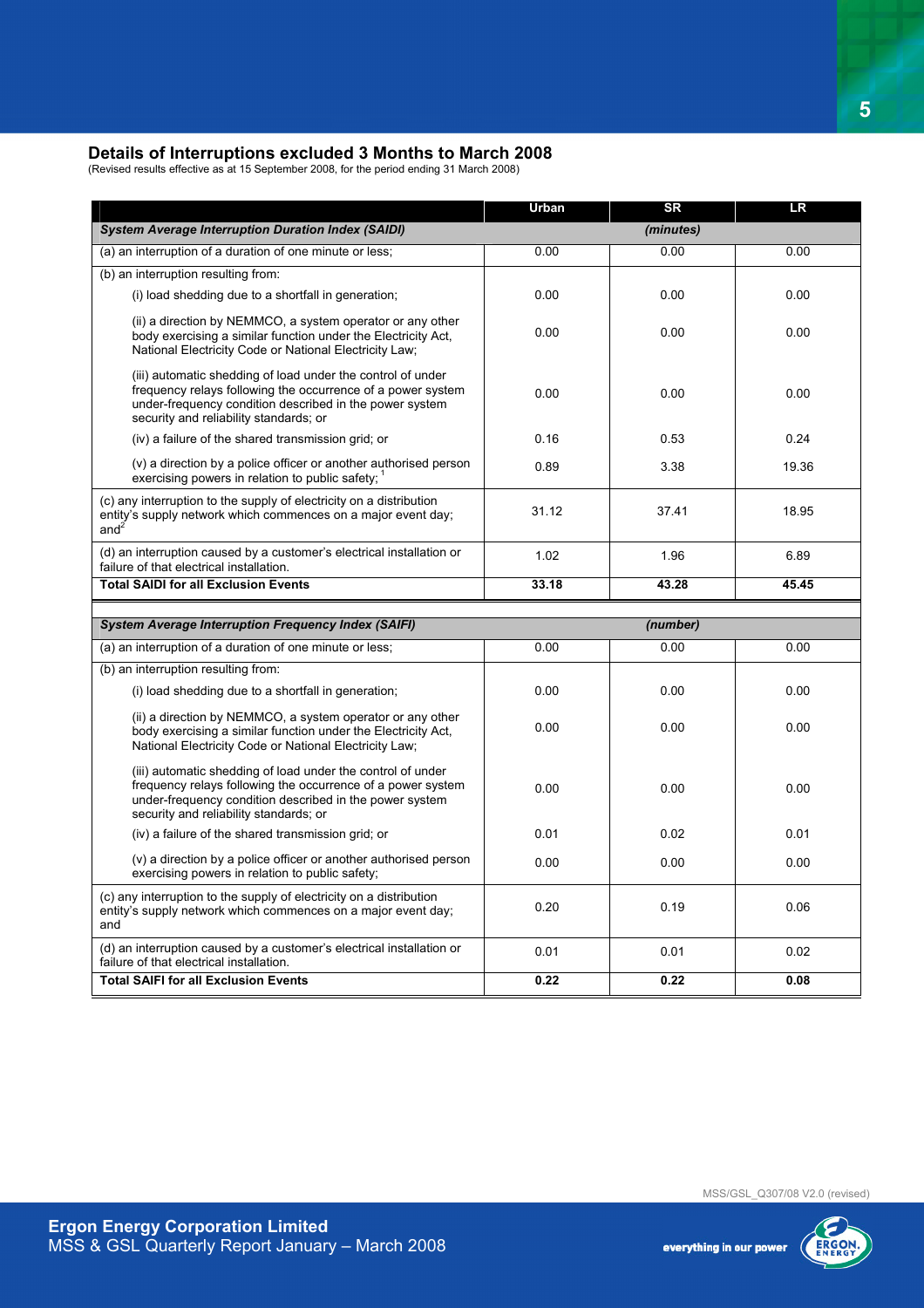# **Details of Interruptions excluded for the Financial Year to Date (1 July 2007 to 31 March 2008)**

(Revised results effective as at 15 September 2008, for the period ending 31 March 2008)

|                                                                                                                                                                                                                                 | Urban | <b>SR</b> | <b>LR</b> |
|---------------------------------------------------------------------------------------------------------------------------------------------------------------------------------------------------------------------------------|-------|-----------|-----------|
| <b>System Average Interruption Duration Index (SAIDI)</b>                                                                                                                                                                       |       | (minutes) |           |
| (a) an interruption of a duration of one minute or less;                                                                                                                                                                        | 0.00  | 0.00      | 0.00      |
| (b) an interruption resulting from:                                                                                                                                                                                             |       |           |           |
| (i) load shedding due to a shortfall in generation;                                                                                                                                                                             | 0.23  | 0.08      | 0.21      |
| (ii) a direction by NEMMCO, a system operator or any other<br>body exercising a similar function under the Electricity Act.<br>National Electricity Code or National Electricity Law;                                           | 0.00  | 0.00      | 0.00      |
| (iii) automatic shedding of load under the control of under<br>frequency relays following the occurrence of a power system<br>under-frequency condition described in the power system<br>security and reliability standards; or | 0.00  | 0.00      | 0.00      |
| (iv) a failure of the shared transmission grid; or                                                                                                                                                                              | 0.22  | 0.77      | 0.85      |
| (v) a direction by a police officer or another authorised person<br>exercising powers in relation to public safety; <sup>1</sup>                                                                                                | 0.89  | 3.38      | 19.36     |
| (c) any interruption to the supply of electricity on a distribution<br>entity's supply network which commences on a major event day;<br>and <sup>2</sup>                                                                        | 74.77 | 120.26    | 139.72    |
| (d) an interruption caused by a customer's electrical installation or<br>failure of that electrical installation.                                                                                                               | 3.39  | 5.82      | 15.55     |
| <b>Total SAIDI for all Exclusion Events</b>                                                                                                                                                                                     | 79.50 | 130.31    | 175.69    |
|                                                                                                                                                                                                                                 |       |           |           |
|                                                                                                                                                                                                                                 |       |           |           |
| <b>System Average Interruption Frequency Index (SAIFI)</b>                                                                                                                                                                      |       | (number)  |           |
| (a) an interruption of a duration of one minute or less;                                                                                                                                                                        | 0.00  | 0.00      | 0.00      |
| (b) an interruption resulting from:                                                                                                                                                                                             |       |           |           |
| (i) load shedding due to a shortfall in generation;                                                                                                                                                                             | 0.01  | 0.00      | 0.02      |
| (ii) a direction by NEMMCO, a system operator or any other<br>body exercising a similar function under the Electricity Act.<br>National Electricity Code or National Electricity Law;                                           | 0.00  | 0.00      | 0.00      |
| (iii) automatic shedding of load under the control of under<br>frequency relays following the occurrence of a power system<br>under-frequency condition described in the power system<br>security and reliability standards; or | 0.00  | 0.00      | 0.00      |
| (iv) a failure of the shared transmission grid; or                                                                                                                                                                              | 0.02  | 0.06      | 0.09      |
| (v) a direction by a police officer or another authorised person<br>exercising powers in relation to public safety;                                                                                                             | 0.00  | 0.00      | 0.00      |
| (c) any interruption to the supply of electricity on a distribution<br>entity's supply network which commences on a major event day;<br>and                                                                                     | 0.45  | 0.61      | 0.62      |
| (d) an interruption caused by a customer's electrical installation or<br>failure of that electrical installation.                                                                                                               | 0.02  | 0.03      | 0.04      |

Ergon Energy has made the following revision to the previously reported statistics provided in the MSS & GSL Quarterly Report January – March 2008 (V1.1):

<sup>1</sup> (v) a direction by a police officer or another authorised person exercising powers in relation to public safety:

Urban SAIDI : 0.89 (previously 19.36)<br>Long Rural SAIDI 19.36 (previously 0.89)

 $\overline{a}$ 

Long Rural SAIDI 19.36



 $^2$  Following the annual review of outages and reliability results for the 2007/08 year, Ergon Energy identified an additional Major Event Day (MED) which impacts reliability figures previously reported in the MSS & GSL Quarterly Report January - March 2008 (V1.1). Review and correction of details of an outage affecting approximately 600 customers on the 12th of February 2008, resulted in the daily SAIDI value exceeding the 2007-08 T*MED* threshold of 9.94 system minutes. The above revised results to 31 March 2008 incorporate the additional MED.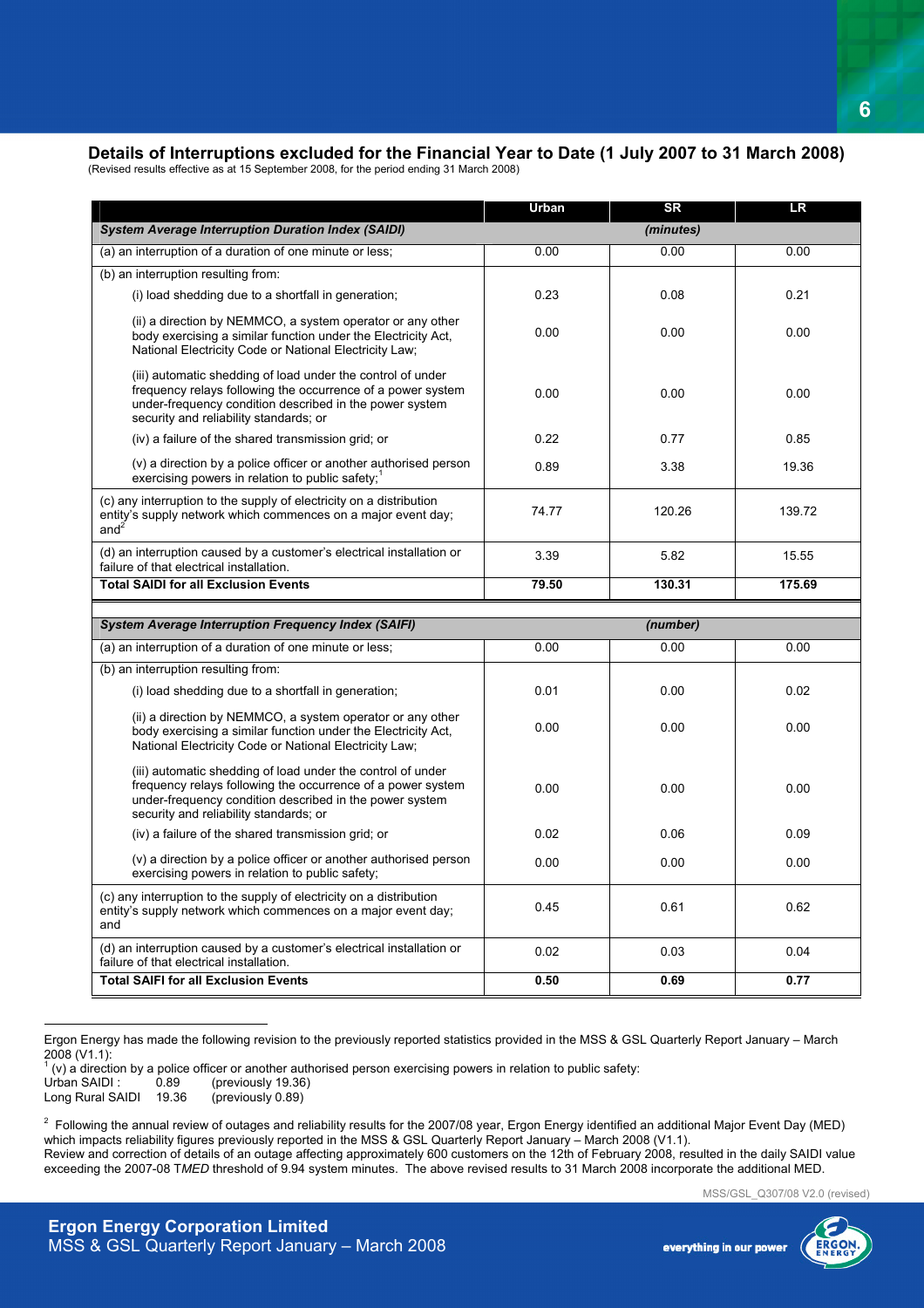# **Description of any major event days**

During the March quarter heavy rains and serious floods affected a large geographical area of Ergon Energy's service area. Ergon Energy registered three major Event Days (MED) during the quarter using the 2.5 beta exclusion event method, which requires a MED to be any day with a daily SAIDI value greater than the 2007-08 MED Threshold (TMED) of 9.94 system minutes. The Major Event Days occurred on the 8<sup>th</sup>,  $12^{th}$  and  $15^{th}$  of February 2008.

# **Explanation of reasons for exceeding minimum service standards and proposals to improve performance**

Despite the extreme weather conditions experienced during the March quarter, Ergon Energy's year to date reliability performance for both SAIDI and SAIFI are tracking favourably to the 2007-08 MSS targets for all three feeder categories. The favourable year to date network performance results are a product of relatively benign weather conditions during the rest of the quarters coupled with a strong performance in the delivery of network maintenance and capital works. The planned work contribution to the overall performance during the March quarter was considerably limited due to the extended rain and floods in Ergon Energy's supply areas.

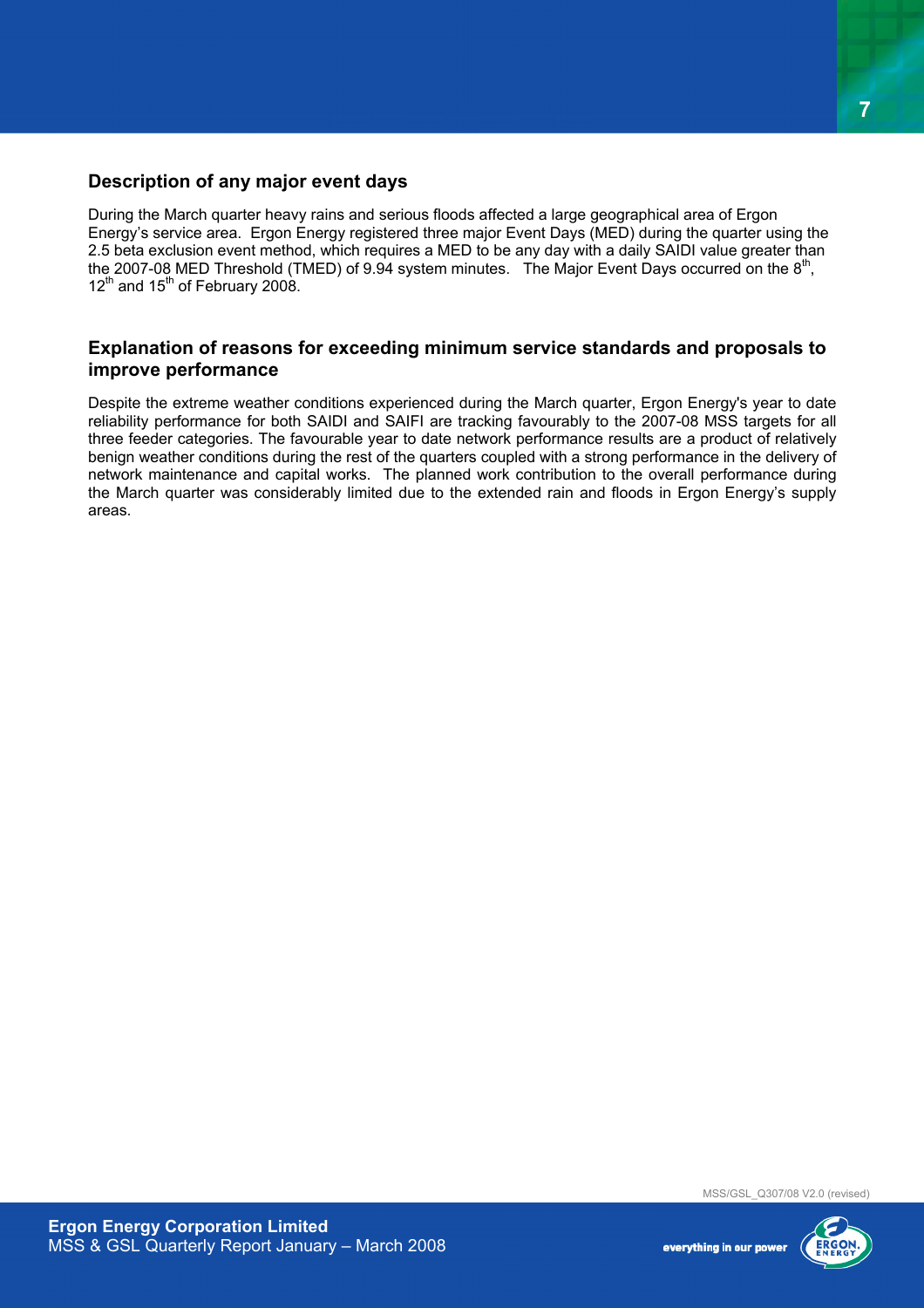# **Guaranteed Service Levels (GSLs)**

(Reporting obligations under clause 2.6.2(a)(ii) (A), (B) & (C) of The Code)

| Yearly Breakdown of Valid GSLClaims for Ergon Energy - 2007/2008 Financial Year |      |               |           |                |                 |                 |         |          |              |              |     |      |                                   |
|---------------------------------------------------------------------------------|------|---------------|-----------|----------------|-----------------|-----------------|---------|----------|--------------|--------------|-----|------|-----------------------------------|
| <b>Type of GSL</b>                                                              | July | <b>August</b> | September | <b>October</b> | <b>November</b> | <b>December</b> | January | February | <b>March</b> | <b>April</b> | May | June | <b>Cumulative</b><br><b>Total</b> |
| Planned Interruption (Bus)                                                      |      |               |           |                |                 |                 |         |          |              |              |     |      |                                   |
| Planned Interruption (Res)                                                      |      |               |           | 20             |                 |                 |         |          |              |              |     |      | 76                                |
| Connection                                                                      |      |               | 15        |                | 12              |                 |         |          | 12           |              |     |      | 85                                |
| <b>Wrongful Disconnection</b>                                                   |      | 12            | 22        | 18             | 25              | $\overline{ }$  | 10      | 12       | 22           |              |     |      | 151                               |
| Reconnection                                                                    |      |               |           |                |                 |                 |         |          |              |              |     |      | 19                                |
| <b>Hot Water Supply</b>                                                         |      |               |           |                |                 |                 |         |          |              |              |     |      |                                   |
| Appointments                                                                    |      |               |           |                |                 |                 |         |          |              |              |     |      | 16                                |
| Reliability - Frequency                                                         |      |               |           |                |                 |                 |         |          |              |              |     |      |                                   |
| Reliability - Duration                                                          |      |               |           | $^{\circ}$     |                 | 14              |         |          |              |              |     |      | 47                                |
| <b>Monthly Total</b>                                                            | 43   | 28            | 49        | 81             | 48              | 54              | 31      | 26       | 46           |              |     |      | 406                               |

# **Valid GSL Claims – Claim Type Breakdown for the Financial Year to Date**



The above figures represent the total number of valid GSL claims paid for the quarter as defined under the Electricity Industry Code (the Code).

During the March quarter, Ergon Energy paid an additional 212 ex-gratia claims (\$6,030 in payments). The large majority of the ex-gratia claims were paid as a good will gesture as a result of the cancellation of a scheduled planned outage in Morven, South West Queensland. Exgratia payments are excluded from valid GSL claim statistics.

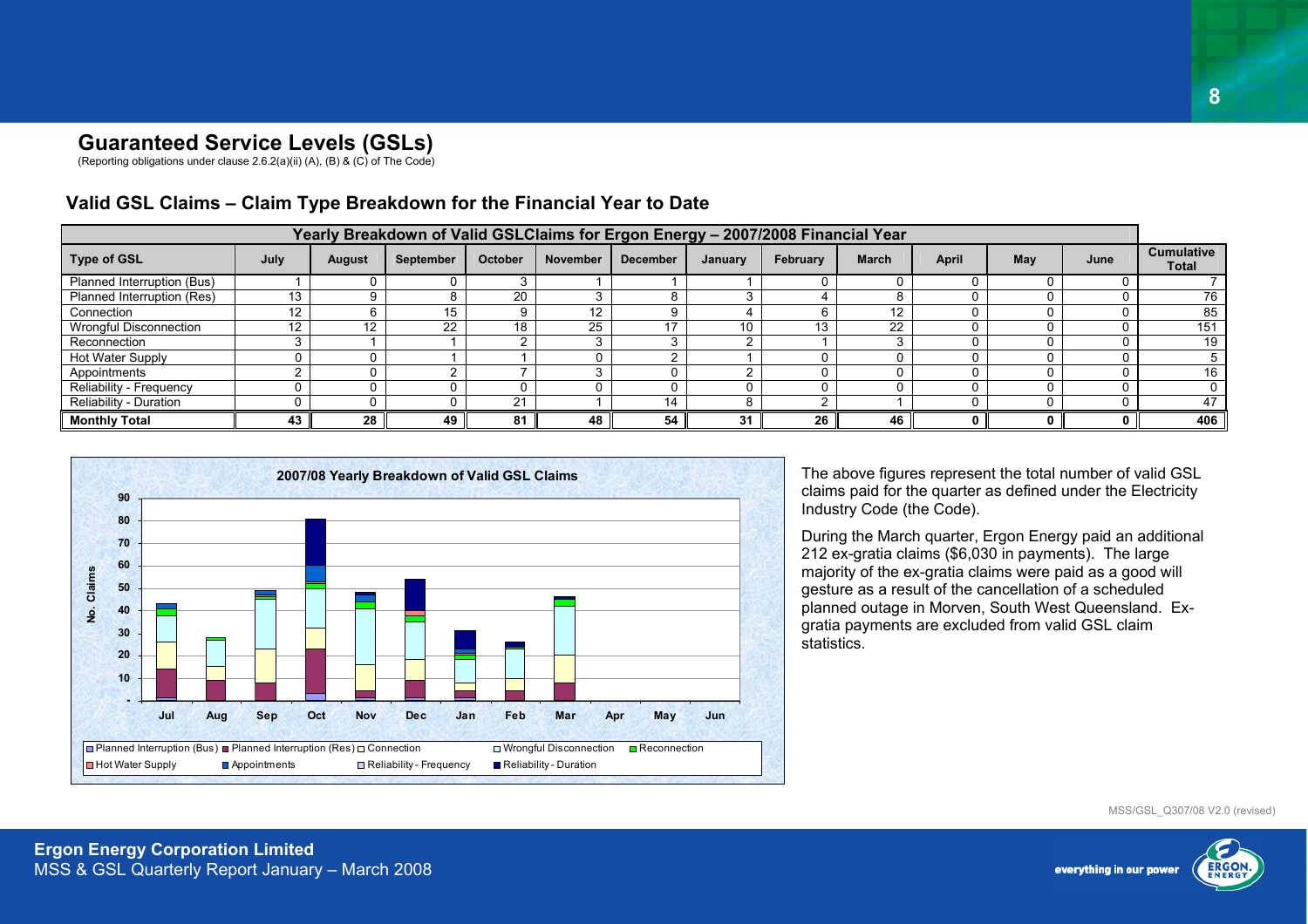| Financial Breakdown of Valid GSL Payments for Ergon Energy - 2007/2008 Financial Year |            |               |            |            |                 |                 |            |            |              |       |     |      |                                   |
|---------------------------------------------------------------------------------------|------------|---------------|------------|------------|-----------------|-----------------|------------|------------|--------------|-------|-----|------|-----------------------------------|
| <b>Type of GSL</b>                                                                    | July       | <b>August</b> | September  | October    | <b>November</b> | <b>December</b> | January    | February   | <b>March</b> | April | May | June | <b>Cumulative</b><br><b>Total</b> |
| Planned Interruption (Bus)                                                            | \$50.00    | \$0.00        | \$0.00     | \$150.00   | \$50.00         | \$50.00         | \$50.00    | \$0.00     | \$0.00       |       |     |      | \$350.00                          |
| Planned Interruption (Res)                                                            | \$260.00   | \$180.00      | \$160.00   | \$400.00   | \$60.00         | \$160.00        | \$60.00    | \$80.00    | \$160.00     |       |     |      | \$1,520.00                        |
| Connection                                                                            | \$1.210.00 | \$480.00      | \$1.080.00 | \$840.00   | \$1.320.00      | \$880.00        | \$720.00   | \$800.00   | \$1,080.00   |       |     |      | \$8,410.00                        |
| <b>Wrongful Disconnection</b>                                                         | \$1,200.00 | \$1,200.00    | \$2,200.00 | \$1,800.00 | \$2,500.00      | \$1,700.00      | \$1,000.00 | \$1,300.00 | \$2,200.00   |       |     |      | \$15,100.00                       |
| Reconnection                                                                          | \$120.00   | \$40.00       | \$40.00    | \$80.00    | \$120.00        | \$280.00        | \$360.00   | \$40.00    | \$120.00     |       |     |      | \$1,200.00                        |
| Hot Water Supply                                                                      | \$0.00     | \$0.00        | \$120.00   | \$40.00    | \$0.00          | \$240.00        | \$40.00    | \$0.00     | \$0.00       |       |     |      | \$440.00                          |
| Appointments                                                                          | \$80.00    | \$0.00        | \$80.00    | \$280.00   | \$120.00        | \$0.00          | \$80.00    | \$0.00     | \$0.00       |       |     |      | \$640.00                          |
| Reliability - Frequency                                                               | \$0.00     | \$0.00        | \$0.00     | \$0.00     | \$0.00          | \$0.00          | \$0.00     | \$0.00     | \$0.00       |       |     |      | \$0.00                            |
| Reliability - Duration                                                                | \$0.00     | \$0.00        | \$0.00     | \$1,680.00 | \$80.00         | \$1,120.00      | \$640.00   | \$160.00   | \$80.00      |       |     |      | \$3,760.00                        |
| <b>Monthly Total</b>                                                                  | \$2,920.00 | \$1,900.00    | \$3,680.00 | \$5,270.00 | \$4,250.00      | \$4,430.00      | \$2,950.00 | \$2,380.00 | \$3,640.00   |       |     |      | \$31,420.00                       |

#### **Valid GSL Claims – Financial Claim Breakdown for the Financial Year to Date**



The above figures represent the total number of valid GSL claims paid for the quarter as defined under the Electricity Industry Code (the Code).

During the March quarter, Ergon Energy paid an additional 212 ex-gratia claims (\$6,030 in payments). The large majority of the ex-gratia claims were paid as a good will gesture as a result of the cancellation of a scheduled planned outage in Morven, South West Queensland. Exgratia payments are excluded from valid GSL claim statistics.

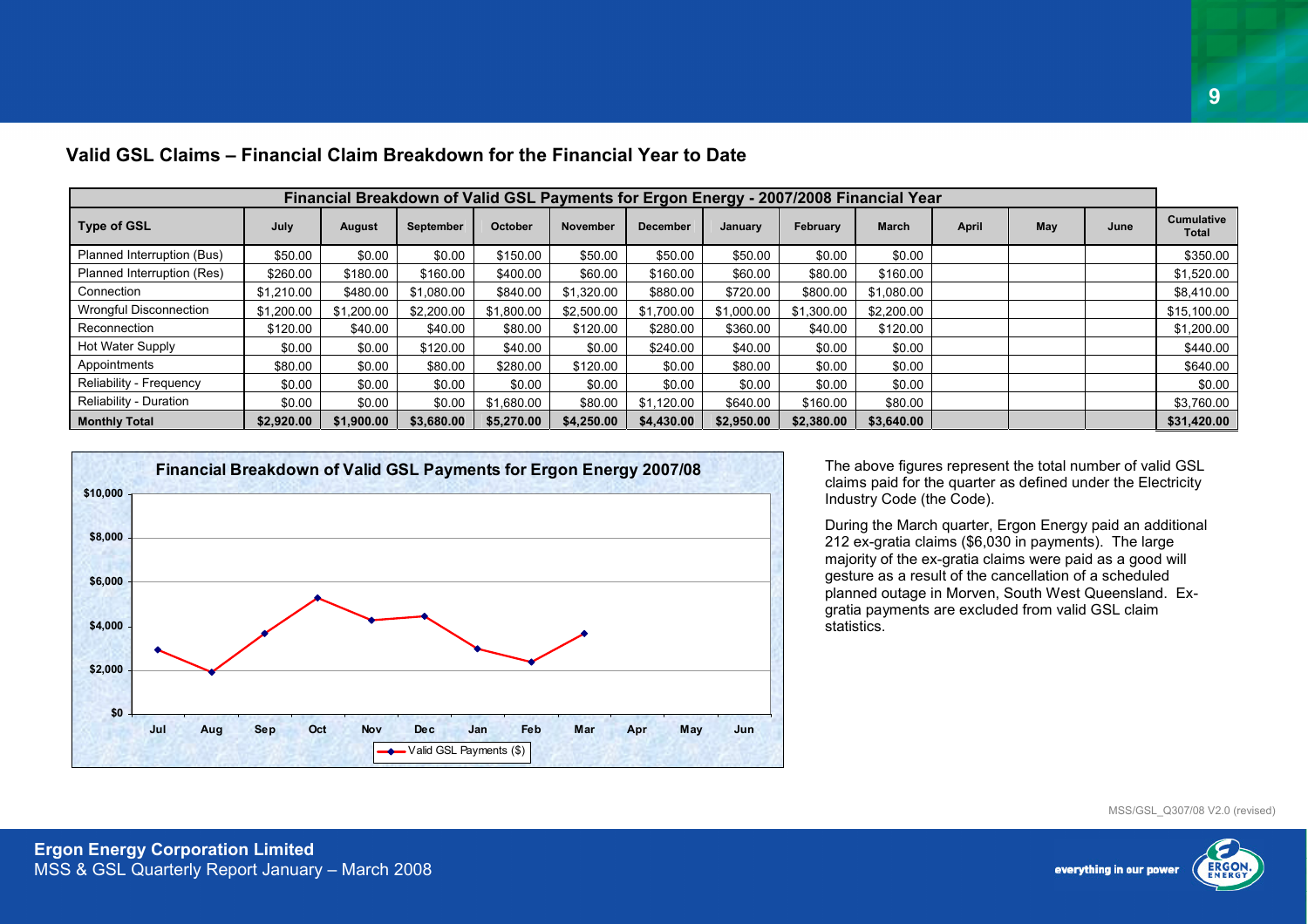|                        |                                   | January 2008 to March 2008                            |                                                            |                    | <b>Financial Year to Date</b>     |                                                              |                                                            |                    |  |  |
|------------------------|-----------------------------------|-------------------------------------------------------|------------------------------------------------------------|--------------------|-----------------------------------|--------------------------------------------------------------|------------------------------------------------------------|--------------------|--|--|
| <b>Type of GSL</b>     | Number of<br><b>Claims Raised</b> | Number of<br><b>Claims</b><br>Accepted<br>(Valid GSL) | Number of<br><b>Claims</b><br>Investigated<br>and Not Paid | <b>Amount Paid</b> | Number of<br><b>Claims Raised</b> | Number of<br><b>Claims</b><br><b>Accepted</b><br>(Valid GSL) | Number of<br><b>Claims</b><br>Investigated<br>and Not Paid | <b>Amount Paid</b> |  |  |
| Connection             | 23                                | 21                                                    |                                                            | \$2,560.00         | 87                                | 82                                                           |                                                            | \$8,280.00         |  |  |
| Wrongful Disconnection | 55                                | 45                                                    | 10                                                         | \$4,500.00         | 181                               | 151                                                          | 30                                                         | \$15,100.00        |  |  |
| Reconnection           |                                   |                                                       |                                                            | \$80.00            | 13                                |                                                              |                                                            | \$440.00           |  |  |
| Hot Water Supply       |                                   |                                                       |                                                            | \$40.00            |                                   |                                                              |                                                            | \$440.00           |  |  |
| Total                  | 83                                | 69                                                    | 14                                                         | 7,180.00           | 288                               | 247                                                          | 41                                                         | 24,260.00          |  |  |

# **Corporation Initiated GSL Claims Breakdown**

# **Corporation Initiated Number of Valid GSL Claims - Jan to Mar 2008**





# **Corporation Initiated Number of GSL Claims Not Paid - Jan to Mar 2008**



#### Connection

**Wrongful Disconnection** 

Customer Reconnection

Hot Water Supply

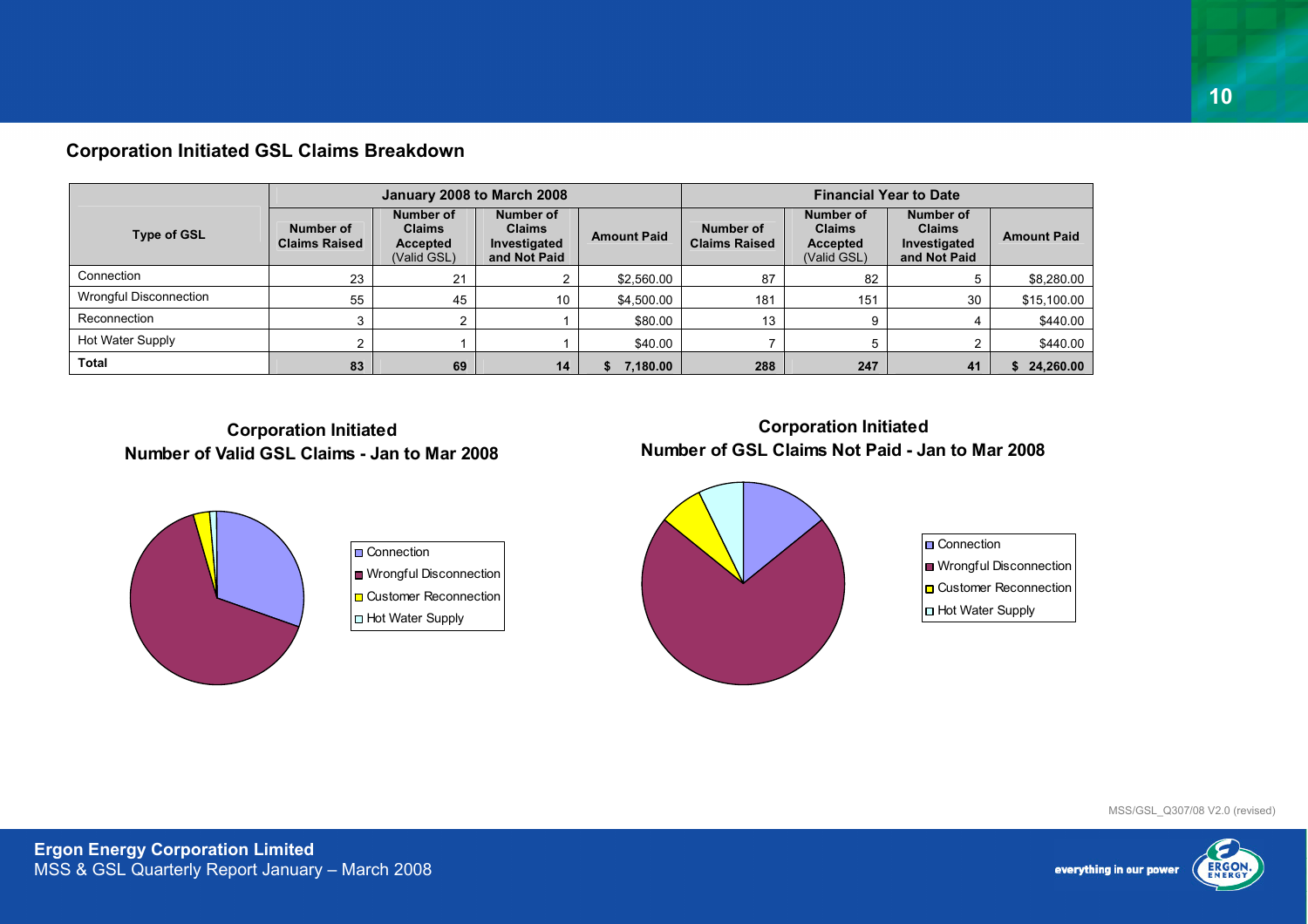# **Corporation Initiated GSL Claims – Rejection Reasons, January 2008 to March 2008**

There were 14 Corporation Initiated GSL claims investigated and not paid due to:

- 10 x Wrongful Disconnections
	- <sup>o</sup> 3 x Correctly disconnected for debt
	- <sup>o</sup> 2 x Customer not disconnected by Ergon Energy (third party or customers responsibility)
	- $\circ$  1 x Typograhical error paid twice
	- o 1 x Account not correctly reinstated by customer
	- <sup>o</sup> 1 x Renovations causing address changes (Local Council responsibility)
	- o 1 x Customer made application to wrong premises
	- o 1 x Customer not calling to make payment arrangement
- 2 x Connections
	- $\circ$  1 x no access by customer
	- o 1 x premise connected as per agreed arrangements
- 1 x Hot Water Supply (incorrect Service Order Type raised)
- 1 x Reconnection (Service Order raised incorrectly when updated)

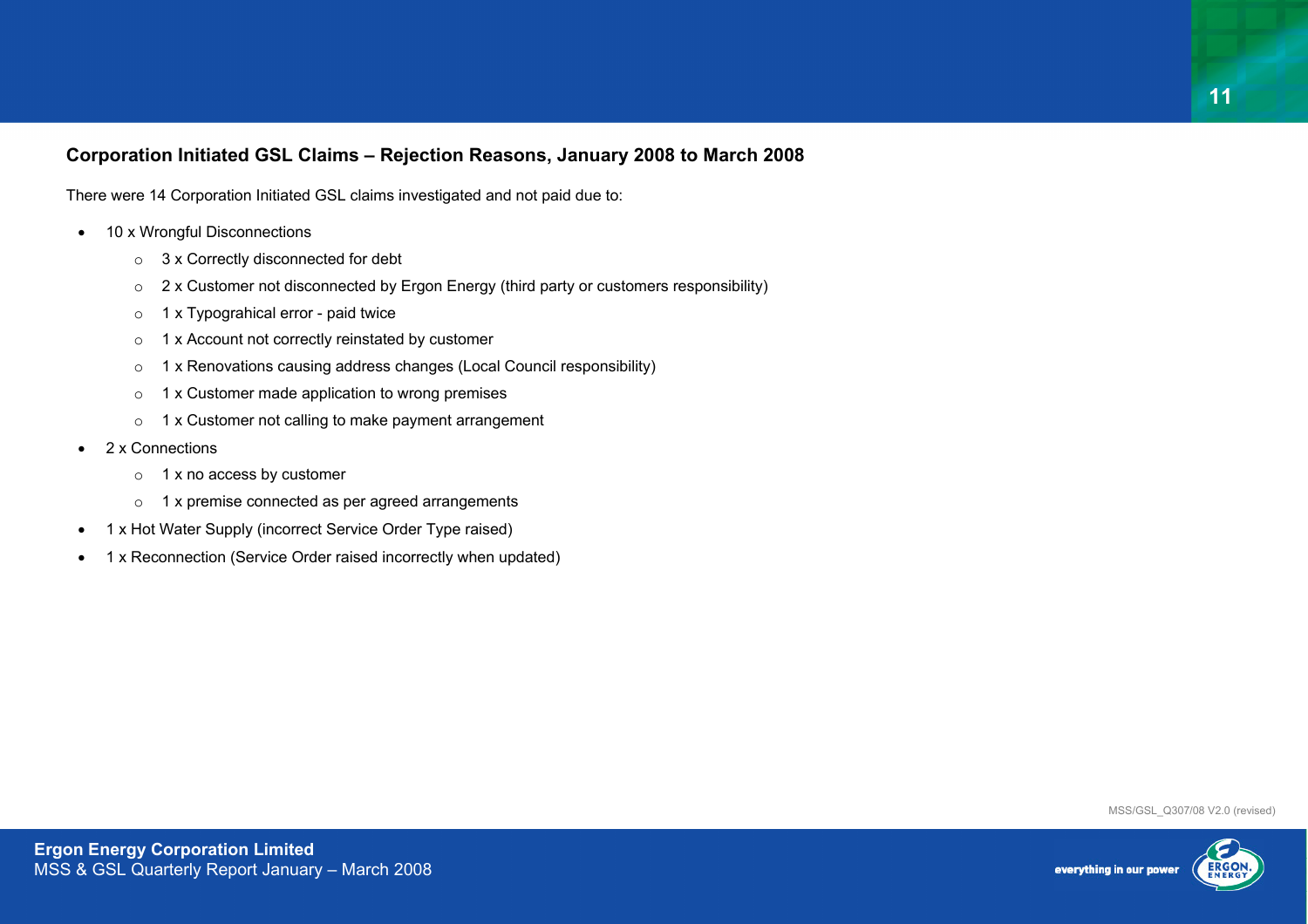|                            |                                   |                                                       | January 2008 to March 2008                                 |                    | <b>Financial Year to Date</b>     |                                                       |                                                            |                    |  |  |
|----------------------------|-----------------------------------|-------------------------------------------------------|------------------------------------------------------------|--------------------|-----------------------------------|-------------------------------------------------------|------------------------------------------------------------|--------------------|--|--|
| <b>Type of GSL</b>         | Number of<br><b>Claims Raised</b> | Number of<br><b>Claims</b><br>Accepted<br>(Valid GSL) | Number of<br><b>Claims</b><br>Investigated<br>and Not Paid | <b>Amount Paid</b> | Number of<br><b>Claims Raised</b> | Number of<br><b>Claims</b><br>Accepted<br>(Valid GSL) | Number of<br><b>Claims</b><br>Investigated<br>and Not Paid | <b>Amount Paid</b> |  |  |
| Planned Interruption (Bus) |                                   |                                                       |                                                            | \$50.00            |                                   |                                                       | 4                                                          | \$350.00           |  |  |
| Planned Interruption (Res) | 16                                | 15                                                    |                                                            | \$300.00           | 85                                | 76                                                    | 9                                                          | \$1,520.00         |  |  |
| Connection                 | 2                                 |                                                       |                                                            | \$40.00            |                                   |                                                       |                                                            | \$130.00           |  |  |
| Wrongful Disconnection     |                                   | 0                                                     | 0                                                          | \$0.00             |                                   |                                                       |                                                            | \$0.00             |  |  |
| Reconnection               | 5                                 | 4                                                     |                                                            | \$440.00           | 17                                | 10                                                    |                                                            | \$760.00           |  |  |
| Hot Water Supply           |                                   | 0                                                     | 0                                                          | \$0.00             |                                   |                                                       |                                                            | \$0.00             |  |  |
| Appointments               | ົ                                 | າ                                                     | 0                                                          | \$80.00            | 18                                | 16                                                    |                                                            | \$640.00           |  |  |
| Reliability - Frequency    |                                   | 0                                                     | 0                                                          | \$0.00             | 0                                 |                                                       |                                                            | \$0.00             |  |  |
| Reliability - Duration     | 11                                | 11                                                    | 0                                                          | \$880.00           | 47                                | 47                                                    |                                                            | \$3,760.00         |  |  |
| Total                      | 38                                | 34                                                    | 4                                                          | 1,790.00<br>S.     | 185                               | 159                                                   | 26                                                         | 7,160.00           |  |  |

**Planned Interruption (Bus)** ■ Planned Interruption (Res)

Wrongful Disconnection

Reliability - Frequency Reliability - Duration

n Connection

Reconnection Hot Water Supply **Appointments** 

# **Customer Initiated GSL Claims Breakdown**

#### **Customer InitiatedNumber of Valid GSL Claims - Jan to Mar 2008**



# **Customer InitiatedNumber of GSL Claims Not Paid - Jan to Mar 2008**



**ERGO** 

everything in our power